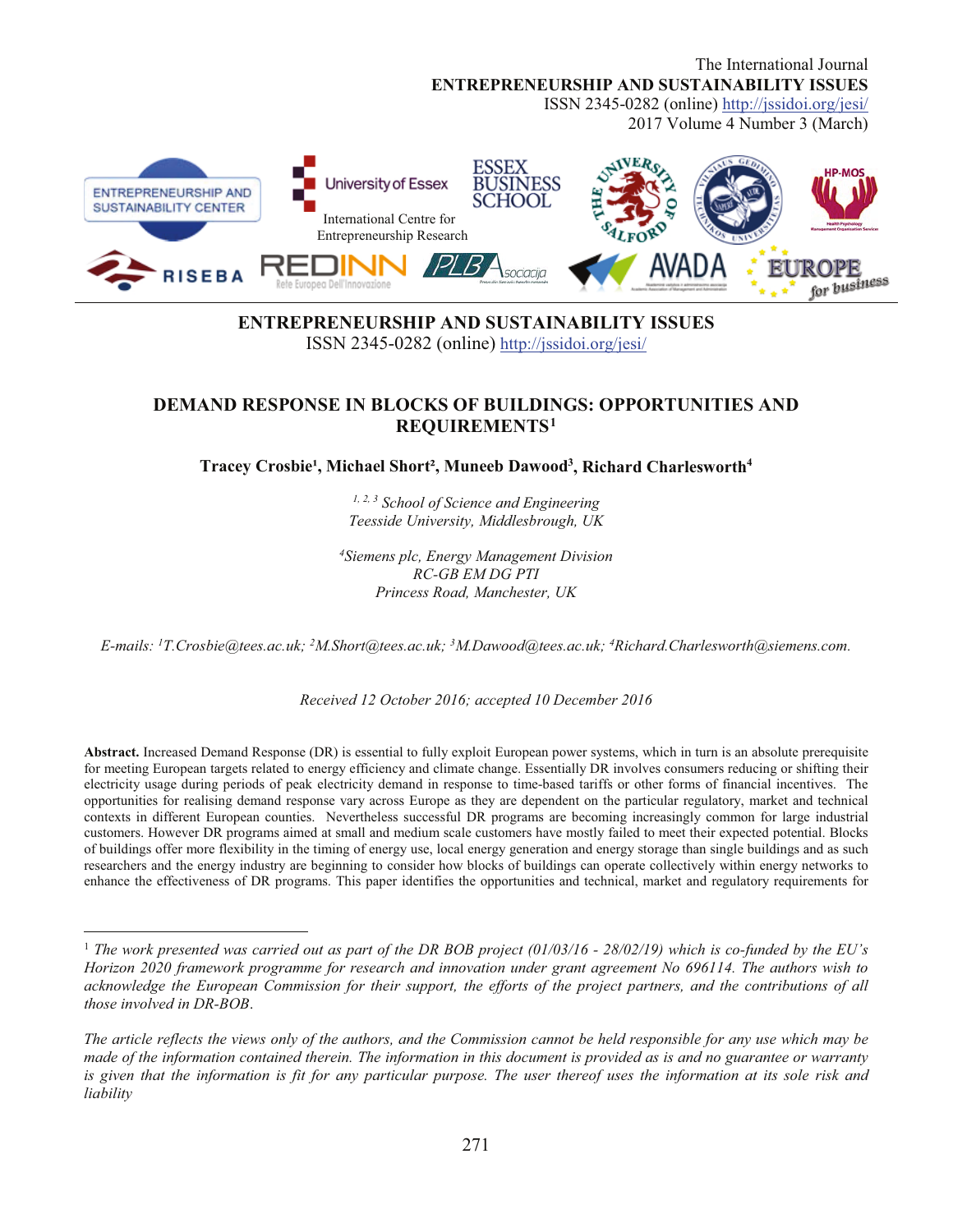2017 Volume 4 Number 3 (March)

realising DR services in blocks of buildings in the European context. The work presented is part of an ongoing European Horizon 2020 project entitled Demand Response in Blocks of Buildings.

**Keywords:** Demand Response (DR), block of buildings, electricity systems, Electric Utilities, Energy networks

**Reference** to this paper should be made as follows: Crosbie, T., Short, M., Dawood, M., Charlesworth, R., 2016. Demand Response in Blocks of Buildings: Opportunities and Requirements, *Entrepreneurship and Sustainability Issues* 4(3): 271- 281. [http://dx.doi.org/10.9770/jesi.2017.4.3S\(3\)](http://dx.doi.org/10.9770/jesi.2017.4.3S(3))

**JEL Classifications:** P18 L94, L90, L98

**Additional disciplines:** environmental engineering; electricity electronic engineering; law

### **1. Introduction**

The European 2030 climate and energy framework adopted in 2014 sets three key binding targets for the year 2030: At least 40% cuts in greenhouse gas emissions (from 1990 levels); at least a 27% share for renewable energy; and at least a 27% improvement in energy efficiency (European Commission 2016a). Increased Demand Response (DR) is an absolute prerequisite for meeting these European energy efficiency and climate change targets. Essentially DR involves consumers reducing or shifting their electricity usage during periods of peak electricity demand in response to time-based tariffs or other forms of financial incentives. The opportunities for realising demand response vary across Europe as they are dependent on the particular regulatory, market and technical contexts in different European counties. Nevertheless successful DR programs are becoming increasingly common for large industrial customers. However DR programs aimed at small and medium scale customers have mostly failed to meet their expected potential. Blocks of buildings offer more flexibility in the timing of energy use, local energy generation and energy storage than single buildings and as such researchers and the energy industry are beginning to consider how blocks of buildings can operate collectively within energy networks to enhance the effectiveness of DR programs (Ala-Juusela et al 2016). This is because blocks of buildings offer more flexibility in the timing of energy use, local energy generation and energy storage than single buildings (Crosbie et al 2016).

The potential value of DR in blocks of buildings depends on the telemetry and control technologies embedded in the building management systems currently deployed at any given site and the potential revenue sources: both of which vary according to specific local and national conditions (Thomas et al 2009, Crosbie et al 2006). In this context, to encourage the growth of DR services' and reap the potential benefits of DR, it is necessary for current research to demonstrate the economic and environmental benefits of DR for the different key actors required to bring DR services in blocks of buildings to market. This is the aim of a current EU funded project called "Demand Response in Blocks of Buildings" (DR BOB) which is co-funded by the EU's Horizon 2020 framework programme for research and innovation. The research presented in this paper is based on the work conducted in the initial stages of the DR BOB project to identify the opportunities and technical, market and regulatory requirements for realising DR services in blocks of buildings in the European context.

Following this introduction, to set the context, section two of this paper outlines the drivers of demand response in blocks of buildings in Europe. In section three of the paper different types of DR programs are defined. Finally section four analyses the potential of each of the DR programs to be deployed in blocks of buildings pointing to the regulatory and market conditions required.

### **2. The Drivers of Demand Response in the EU**

The three key binding targets for the year 2030 adopted by the EU in 2014 build on the [2020 climate and energy](http://ec.europa.eu/clima/policies/strategies/2020/index_en.htm)  [package](http://ec.europa.eu/clima/policies/strategies/2020/index_en.htm) which set targets of a 20% reduction of greenhouse gas emissions, raising the share of EU energy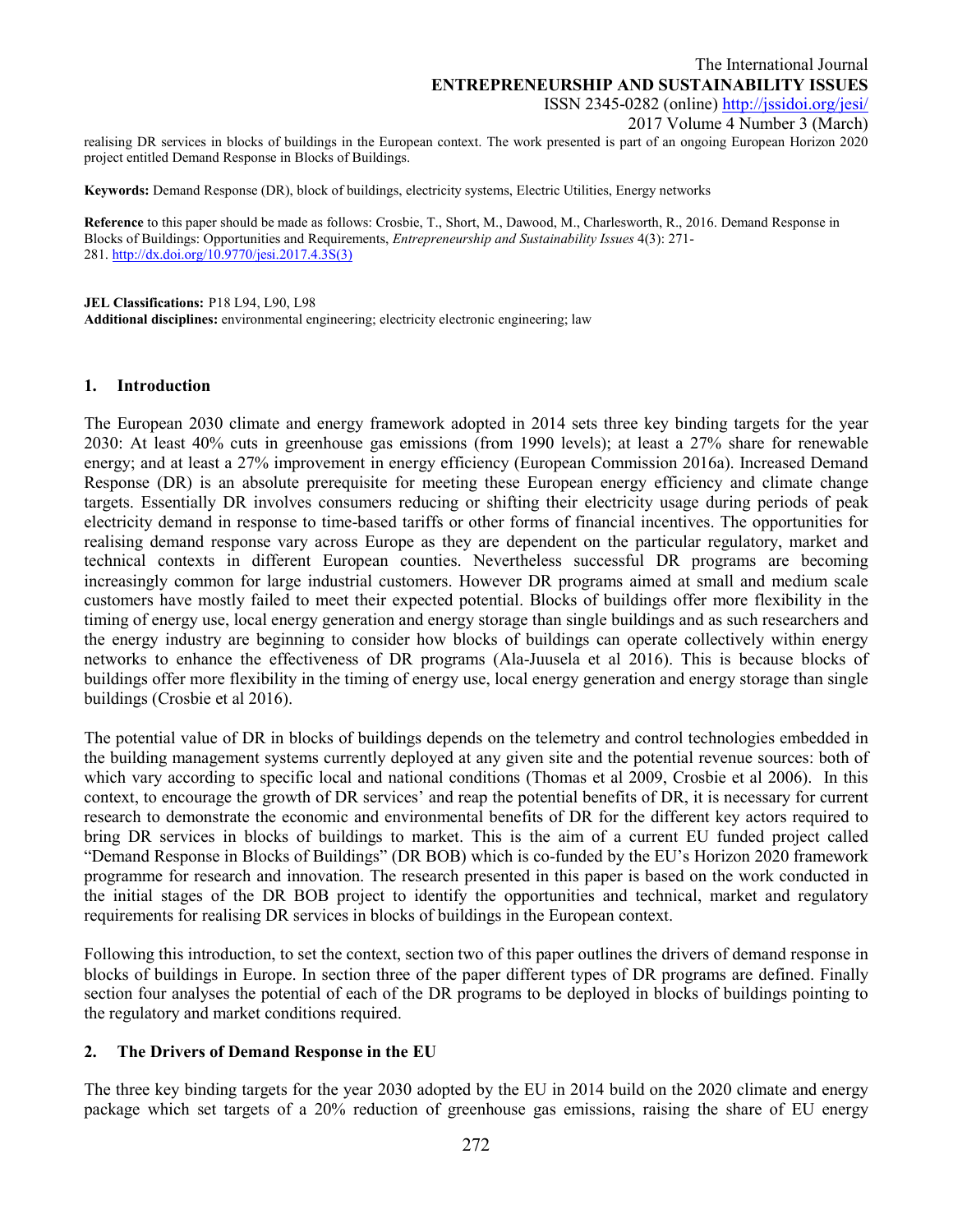2017 Volume 4 Number 3 (March)

consumption produced from renewable resources to 20% and a 20% improvement in energy efficiency compared to 1990 levels (European Commission, 2015). As illustrated in Figure 1 energy consumption in the built environment (households and services sector) forms a major portion (40.3 %) of the total energy consumption in EU member states (European Commission, 2014). Thus, energy use in non-industrial buildings offers the potential to make a significant contribution to achieving Europe's targets for climate change and has a very significant impact of peak energy demand. As such it provides a huge largely untapped potential for demand response, offering an avenue for energy aggregators DSOs and TSOs to further manage energy demand.

In efficient energy markets during the hours of peak energy demand energy prices are at their maximum. In relation to electricity, this is because when national electricity demand is low, supply comes from relatively inexpensive base load generation and when demand is high and base load generation is exhausted, supply comes from relatively expensive peaking generators (Crosbie et al 2015). This creates rapidly fluctuating energy costs throughout the day in wholesale electricity markets that peak at times of peak load/ demand (see figure 2). This impacts on the ability of European Industries to compete globally (Capgemini, 2008). Large peaks in energy demand also creates problems with grid reliability, stability and efficiency (Crosbie et al 2015).



Fig. 1: Breakdown of energy consumption by sector in EU-28 in 2014 (Source European Commission, 2014)



Fig 2.Example of the fluctuation in EU energy markets: Nord Pool Spot prices during an average week (Monday to Sunday) in Finland in February (Source Crosbie et al 2015)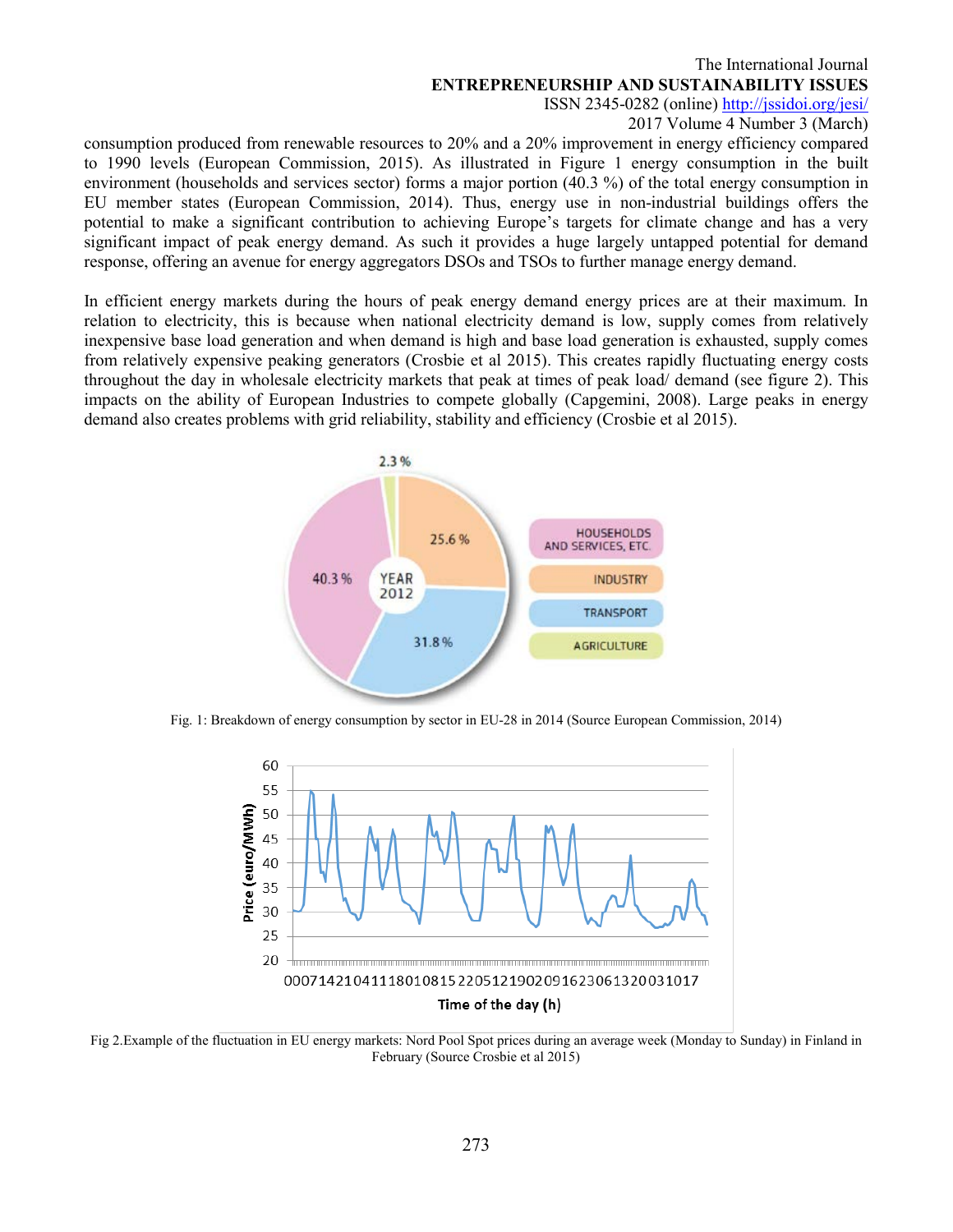2017 Volume 4 Number 3 (March)

The growing share of intermittent distributed renewable energy generation in Europe (see Fig 3) is exacerbating the problems created by peak demand in terms of gird security and stability and energy costs. The strong EU policies backing the introduction of renewable energy generation has encouraged this growth in distributed renewable energy which stood at 16 % in 2015. In 2015 25 EU countries were meeting their 2013/2014 interim renewable energy targets arising out of the [2020 climate and energy package.](http://ec.europa.eu/clima/policies/strategies/2020/index_en.htm) This means that the EU has three times more renewable power per capita in Europe than anywhere in the rest of the world. Renewable energy sources are also likely to continue to grow significantly in the near future with the 2030 climate and energy framework set to encourage an increase in the share of renewable to at least 27% by 2030.

To invest in more capacity is becoming an increasingly expensive option to the challenges created by growing peak energy demand and renewable energy sources, both for utilities and consumers, requiring heavy expenditure on power generation, transmission and distribution capabilities (Capgemini, 2008,Crosbie et all 2015). For example, it is estimated that European electricity networks (EDNs) will require six hundred billion Euros of investments by 2020, with two thirds of these investments required in Distribution networks (Eurelectric 2013). By 2035 the distribution share of the overall network investment is estimated to grow to almost 75 percent and to 80 percent by 2050 (Eurelectric 2013). When thinking about these figures it becomes clear that the prospect that DR solutions to reduce peaks in energy demand is significant. Thus, in recent times, the emphasis is on developing novel solutions which can align the energy demand to the energy supply in real-time (Patteeuwa et al, 2015; Bergaentzlé, 2014). With distributed renewable energy generation and real-time pricing and demand response, the end user can actively participate in energy markets.



Fig. 3: Share of energy from renewable sources in gross final consumption of energy, EU-28, 2004-2014 (source Eurostat).

Given that more than 40% of the energy demand from buildings is in the service and domestic sector it would seem that the potential of DR in blocks of buildings is significant and the increasing penetration of DER and climate change targets are significant drivers of demand response. However to fully realise the potential for DR in blocks of buildings, it will be necessary to identify which types of DR response programs are applicable to blocks of buildings in different technical market and regulatory contexts as discussed in the following sections.

## **3. Demand Response program architypes**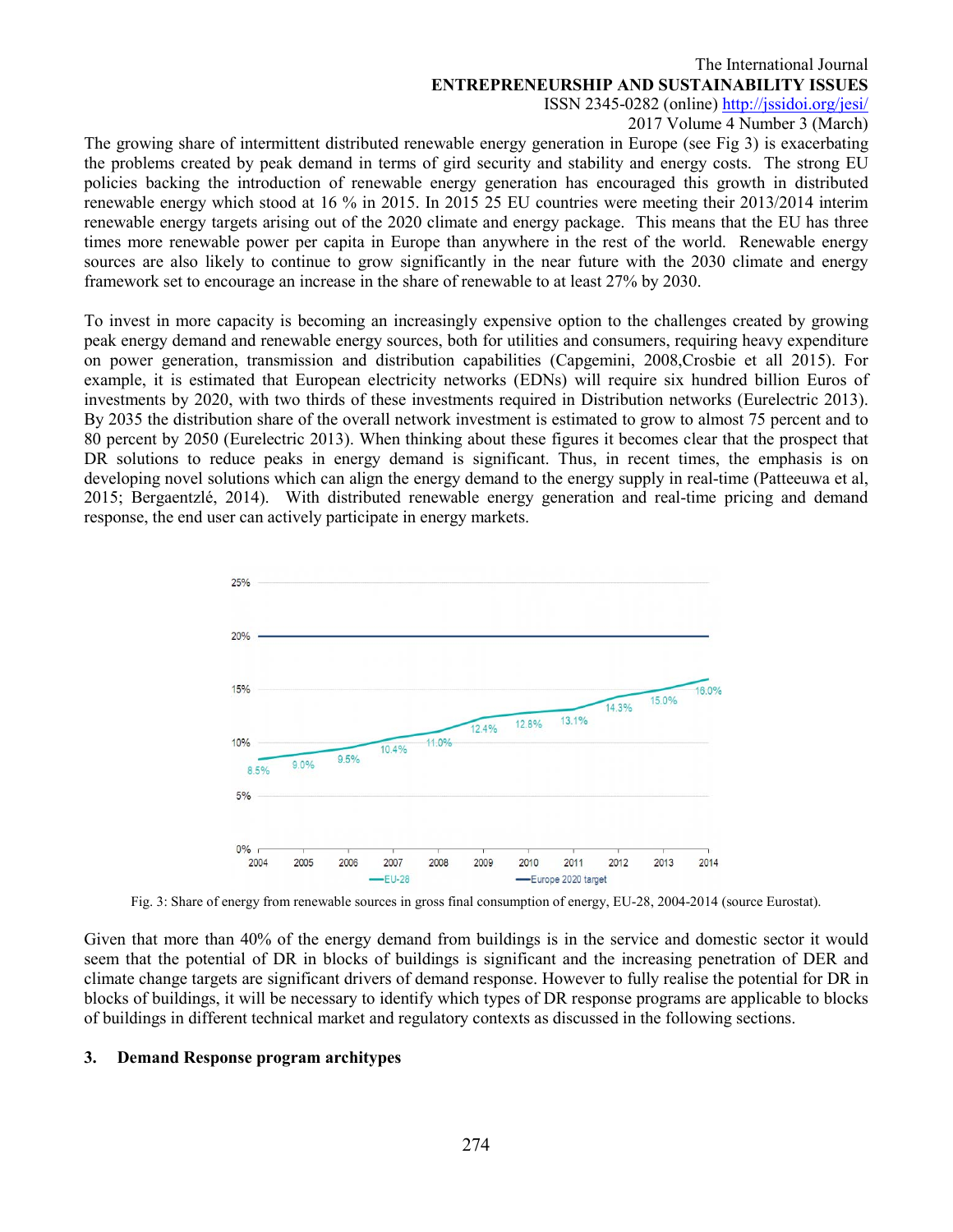# The International Journal **ENTREPRENEURSHIP AND SUSTAINABILITY ISSUES**

ISSN 2345-0282 (online)<http://jssidoi.org/jesi/>

2017 Volume 4 Number 3 (March)

Although DR programmes are to a certain extent unique - having to fit specific geographic and regulatory requirements - common elements and characteristics can be identified. Earlier research identified seven main DR program types (OpenADR Alliance 2016) and this work forms the basis of the types of DR programs discussed here. However those DR programs involving cost and pricing signals for typical DR programs involving variable tariffs - such as traditional Critical Peak Pricing (CPP), Real-Time Pricing (RTP), Time of Use Pricing (TOUP), Two-Tier Pricing (2TP) and various combinations thereof, can be combined. Therefore to simplify the analysis that follows, DR programs involving these pricing signals have been merged into a single 'Generic Variable Tariff' DR program.

Generic Variable Tariff (GVT) DR program: GVT DR programs provide variable pricing structures for electricity which are designed to reduce consumption during periods of high wholesale market price or during known periods of system contingency, and encourage consumption in times of low wholesale market price. In a GVT program, hourly or sub-hourly prices for electricity consumption (possibly having several tiered levels) will be advertised to DR participants by the program sponsor at least one hour in advance, typically one day in advance and in some cases even months in advance. Although prices are variable and reflect market conditions, maximum prices may be negotiated in advance. Typically they are linked to day-ahead market conditions and seasonal market changes. Such DR programs are especially useful for planning and scheduling controllable resources such as smart appliances and the charging times of electric vehicles. There are no minimum load restrictions and the targeted participants may be residential, commercial or industrial.

Capacity Bidding DR Program (CPB): A DR program which allows a load resource and its owner to identify how much load it is willing to curtail for a specific price to the DR program sponsor requiring the demand reduction. Although CPB contracts may be negotiated by the resource owner and the sponsor well in advance, real-time negotiation may also be performed e.g. based upon balancing (real-time) market conditions to help cover unplanned contingencies such as loss of expected renewable availability due to inaccurate weather forecasts. Notice periods for activating negotiated CBP contracts are typically one hour minimum and are mostly one dayahead. Such DR programs are especially useful for deferring planned operation of large/medium sized industrial loads, where enforced loss or change of production is recouped through pre-commitment contracts and subsequent activation payments. There are minimum load restrictions (typically 100 kW) and the targeted participants may be load aggregators, commercial or industrial.

Direct Load Control (DLC) DR Program: A DR activity in which the program sponsor remotely controls a participant's electrical equipment on short notice (normally several hours). Typically this would involve temporarily reducing temperature, humidity or air pressure set points in home and building HVAC equipment to achieve a short-term reduction in electricity demand. Once the DR event has passed, conditions are automatically returned to nominal levels. Financial incentives are paid for enrolling in the DR program and may also include bonuses when DR events occur. It is possible for a participant to opt-out of a given DR event for a financial penalty. There are no minimum load restrictions and the targeted participants may be residential or (small) commercial.

Fast Dispatch / Ancillary Services (FD/AS) DR Program: A DR program which provides incentive payments to participants for fast load reductions (or increases in some cases) during emergency conditions on the grid that require immediate action to prevent loss of transmission lines, distribution equipment and/or generator tripping which can negatively impact the reliability of the wider system. Contracts are negotiated in advance and often activated without prior warning, as load needs to be shed (or increased) at very short notice ( $\approx$  2 seconds for frequency regulation). Such DR programs are especially useful for large/medium sized industrial loads where enforced loss or change of production is recouped through pre-commitment contracts and subsequent activation payments. There are minimum load restrictions (typically 100 kW) and the targeted participants may be load aggregators, commercial or industry. This DR program is very similar to the CBP DR program, but timescales for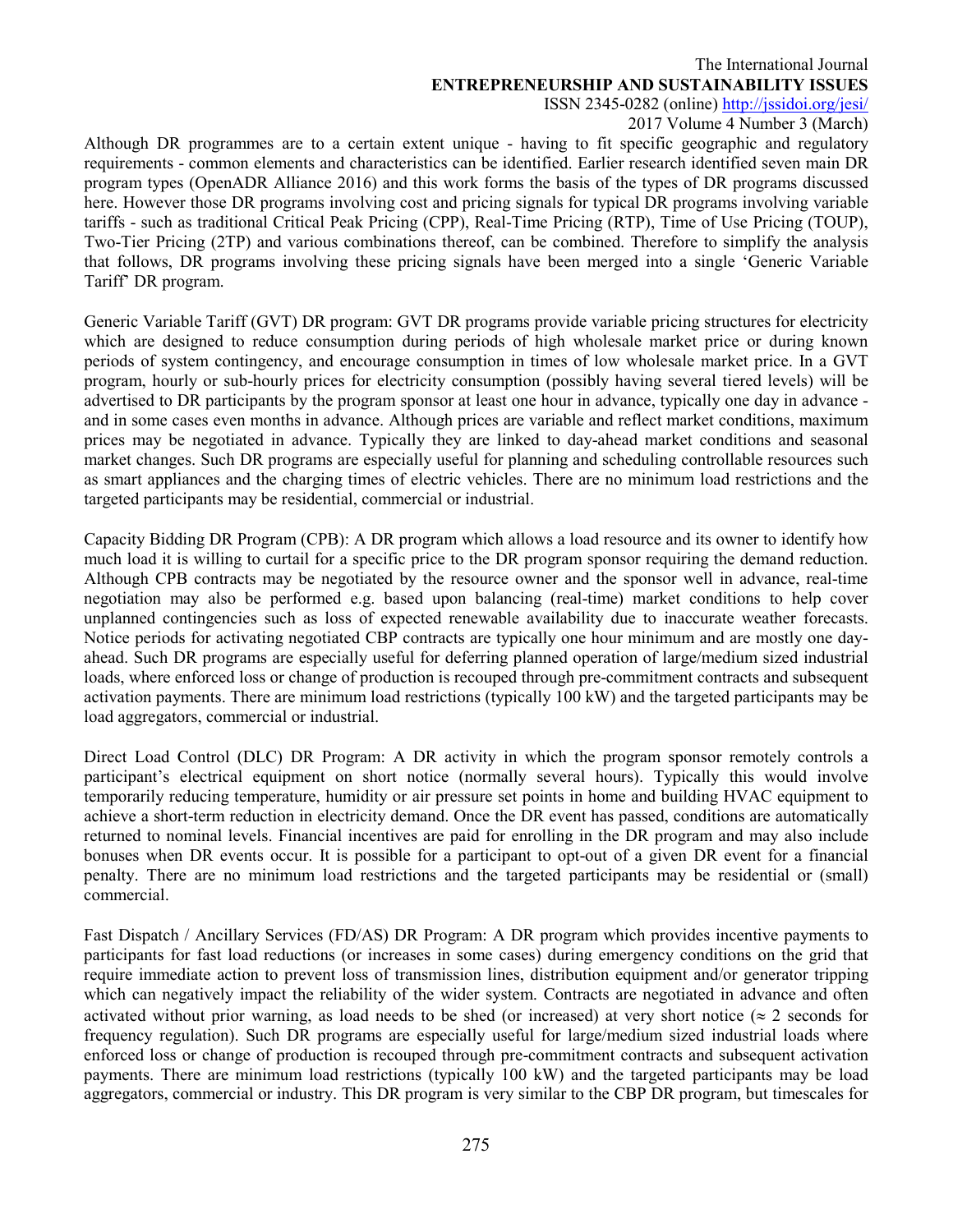The International Journal **ENTREPRENEURSHIP AND SUSTAINABILITY ISSUES** ISSN 2345-0282 (online)<http://jssidoi.org/jesi/> 2017 Volume 4 Number 3 (March) real-time response and reliability of load change are much more stringent (and participation incentives much

Distributed Energy Resources (DER) DR Program: These are DR activities which are utilised to smooth integration issues for Distributed Energy Resources (DER) into the wider electricity grid, e.g. to help curtail over or undersupply issues. For most implementations of this DR program, some form of storage and/or a dispatchabl[e2](#page-5-0) DER are required. The DR participant responds to day-ahead pricing signal incentives from the sponsor to either increase or decrease its nominal load at requested times during the day, using batteries, flywheels or other forms of energy storage or by dispatching a DER for a particular time period when it would not normally do so. This allows the DR participant to modify its nominal load profile in accordance with the sponsors' incentives (which are often linked to intermittent availability of renewable energy elsewhere in the grid). There are no minimum load restrictions and the targeted participants may be residential, commercial or industrial.

## **4. Potential of DR Programs for Blocks of Buildings**

larger).

 $\overline{a}$ 

The different types of DR programmes outlined in the previous section all have potential for DR in blocks of buildings. However some maybe expected to be deployed more easily in a wider variety of situations than others due to significant variations in their technical, market and regulatory requirements.

Table 1 below presents an assessment of the different types of DR programmes for deployment in blocks of buildings based upon an estimation of the level of effort required and technical and regulatory considerations related to the implementation of each DR program. Note that since all DR programs require an existing Advanced Metering Infrastructure (AMI) and DR ICT infrastructure, this is not stated as an explicit technical requirement.

| <b>DR</b> Program                              | <b>DR</b> Incentive and<br>Impacts                                                        | <b>Technical Requirements</b>                                                                                                                                                                 | <b>Regulatory and market</b><br>requirements                                   | <b>Block of</b><br><b>Buildings</b><br><b>Potential</b> |
|------------------------------------------------|-------------------------------------------------------------------------------------------|-----------------------------------------------------------------------------------------------------------------------------------------------------------------------------------------------|--------------------------------------------------------------------------------|---------------------------------------------------------|
| General Variable<br>Tariff (GVT)               | Low to medium<br>economic benefit to<br>participant, continual<br>peak-to-peak reduction  | Schedulable / controllable devices or<br>Electric vehicle (EV) charge points,<br>Optimizer, Human-machine interface<br>(HMI), Building management system<br>(BMS) or Home area network (HAN). | Relevant variable tariffs                                                      | Very High                                               |
| Capacity<br><b>Bidding DR</b><br>Program (CBP) | High economic benefit<br>to participant, sporadic<br>peak reduction                       | Sheddable load of 100 kW or more,<br>HMI                                                                                                                                                      | Relevant CBP DR product<br>and load aggregators                                | Low                                                     |
| Direct Load<br>Control (DLC)                   | Medium economic<br>benefit to participant,<br>sporadic peak and<br>energy usage reduction | HVAC with appropriate control system<br>or other suitable load, HMI, BMS or<br><b>HAN</b>                                                                                                     | Relevant DLC product and<br>load aggregators                                   | High                                                    |
| Fast Dispatch /<br>Ancillary                   | Potentially very high<br>economic benefit to                                              | Fast sheddable load of 100 kW or more,<br>Plus high-speed and reliable telecontrol                                                                                                            | Relevant FD/AS products and<br>load aggregators                                | Very Low                                                |
| <b>Services</b><br>(FD/AS)                     | participant, sporadic<br>peak reduction                                                   | & telemetry interfaces OR frequency<br>sensitive / frequency aware loads                                                                                                                      |                                                                                |                                                         |
| Distributed<br>Energy<br>Resources             | Medium to high<br>economic benefit to<br>participant, continual                           | Dispatchable DER, Storage, Optimizer,<br>HMI, BMS or HAN                                                                                                                                      | Relevant variable tariffs<br>allowing renewable energy<br>self-consumption and | Medium                                                  |

Table 1. Technical, Market and Regulatory Requirements for DR Programs block of buildings potential

<span id="page-5-0"></span><sup>&</sup>lt;sup>2</sup> Dispatchable renewable energy refers to sources of renewable electricity that can be dispatched at the request of power grid operators or of the plant owner; that is, renewable generating plants that can be turned on or off, or can adjust their power output accordingly to an order.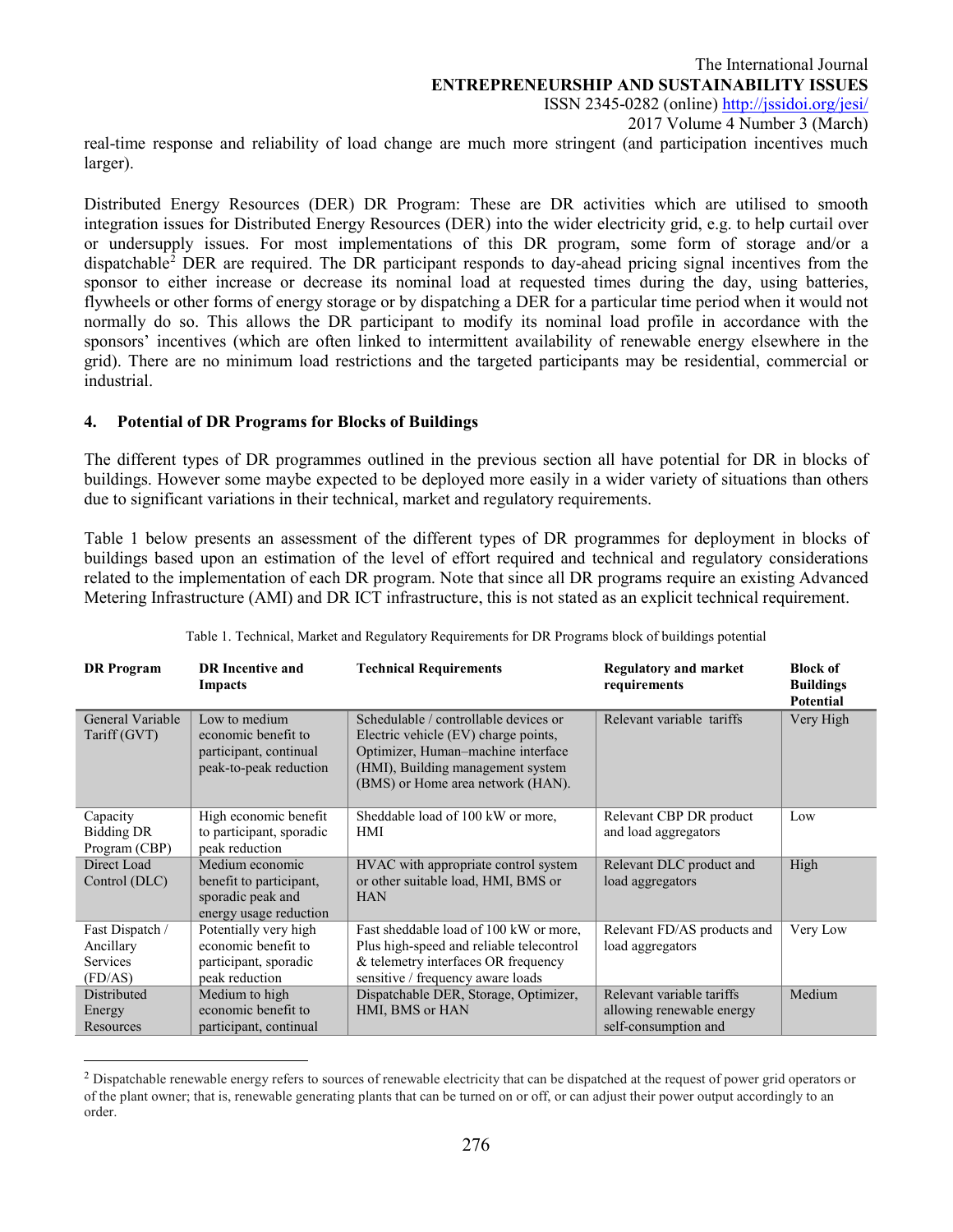2017 Volume 4 Number 3 (March)

|       |                        | $2017$ volume required between |  |
|-------|------------------------|--------------------------------|--|
| (DER) | peak-to-peak reduction | decentralised storage.         |  |
|       |                        |                                |  |

The most favourable DR programs according to this initial evaluation are GVT, DLC and DER. This is principally because in most (not all) blocks of buildings have some controllable appliances (e.g. washing machines and EV chargers etc.) and HVAC systems for climate control (temperature and humidity). Since market conditions in most EU countries already support simple on-peak and off-peak tariff structures – and many are moving towards RTP pricing structures - the basics for implementing GVT and DLC DR Programs are present, even if manual implementations are required. In addition, in many modern buildings, distributed energy generation is also present (typically in the form of PV panels and/or a CHP plant). Therefore a DER DR program also seems favourable, albeit slightly less so due to the additional need for storage and day-ahead signal from the DR sponsor.

The main reason for less favourable conditions for the CPB and FD/AS DR programs is the need for a controllable resource which is large enough to be activated (at very short notice in the FD/AS case). This is less likely to be available in a block of buildings. However, in many cases it is most likely that hybrid combinations of the DR programs outlined in section 3 can be considered for a particular area. For example, recent works by Zhou et al. (2015) and Patteeuwa et al. (2015) have shown that by aggregation of multiple HVAC systems and the application of co-ordinated controls, it is possible to provide FD/AS-type DR programs to provide demand-side frequency regulation services to support intermittency of renewable generation, e.g. in the presence of fluctuating wind power. The work by Patteeuwa et al. (2015) also considers the use and role of thermal storage units in such applications. These DR approaches are, in essence, hybrid combinations of DLC, FD/AS and DER DR programs which are enabled and supported by appropriate ICT infrastructures and control/optimization systems.

Another possible approach to providing fast ancillary and dispatch services for leveraging demand-side contributions to frequency regulation could also be emerging (Molina-García et al. 2011; Villena et al. 2015). In this decentralised approach, instead of having demands under tele-control by a DR sponsor, loads are equipped with (low-cost) instrumentation which is able to measure frequency directly at the point of supply. They are also equipped with controls which can quickly react to frequency deviations by modulating demand accordingly, without the need for any external signals. If properly implemented, a form of fast-acting demand-side primary droop control can be achieved by participating loads. Follow-up secondary frequency stabilisation using telecontrol signals from the DR sponsor can also be used within such a framework ('traditional' DR). With respect to blocks of buildings, then HVAC systems seem to be the most appropriate for this kind of droop control by manipulating temperature and air-flow set-points to obtain fast, short-term reductions in demand (which are not likely to impact occupant comfort if only present for short time periods). This approach avoids the need for fast and reliable tele-control and telemetry interfaces and infrastructures, but requires the development of an appropriate set of technical standards and legislation. However currently seems to be a minimal market with few financial incentives offered for providing such services within the EU. This is currently a barrier to an approach which appears to be emerging as one of the most technically feasible and potentially effective approaches for DR. Current exceptions are the Frequency Control by Demand Management (FCDM) and Enhanced Frequency Response (EFR) services introduced in 2016 as part of a range of demand-side management initiatives for the UK market (Proffitt 2016). FCDM is a tendered balancing service which requires that a load of 3 MW minimum is shed by participants within 2 seconds of the system frequency falling below a preset threshold, for minimum duration 30 minutes. EFR extends traditional primary frequency controls to the demand side in the manner described above, but the product is still in development and the technical and contractual requirements not yet fixed.

An example of how DR involving the control of local energy production are inhibited in some EU countries is the way in which the price paid to individuals and organisations that generate renewable energy is subsidised. Many EU countries have introduced Feed-in-Tariffs (FITs) that guarantee a price for the renewable electricity produced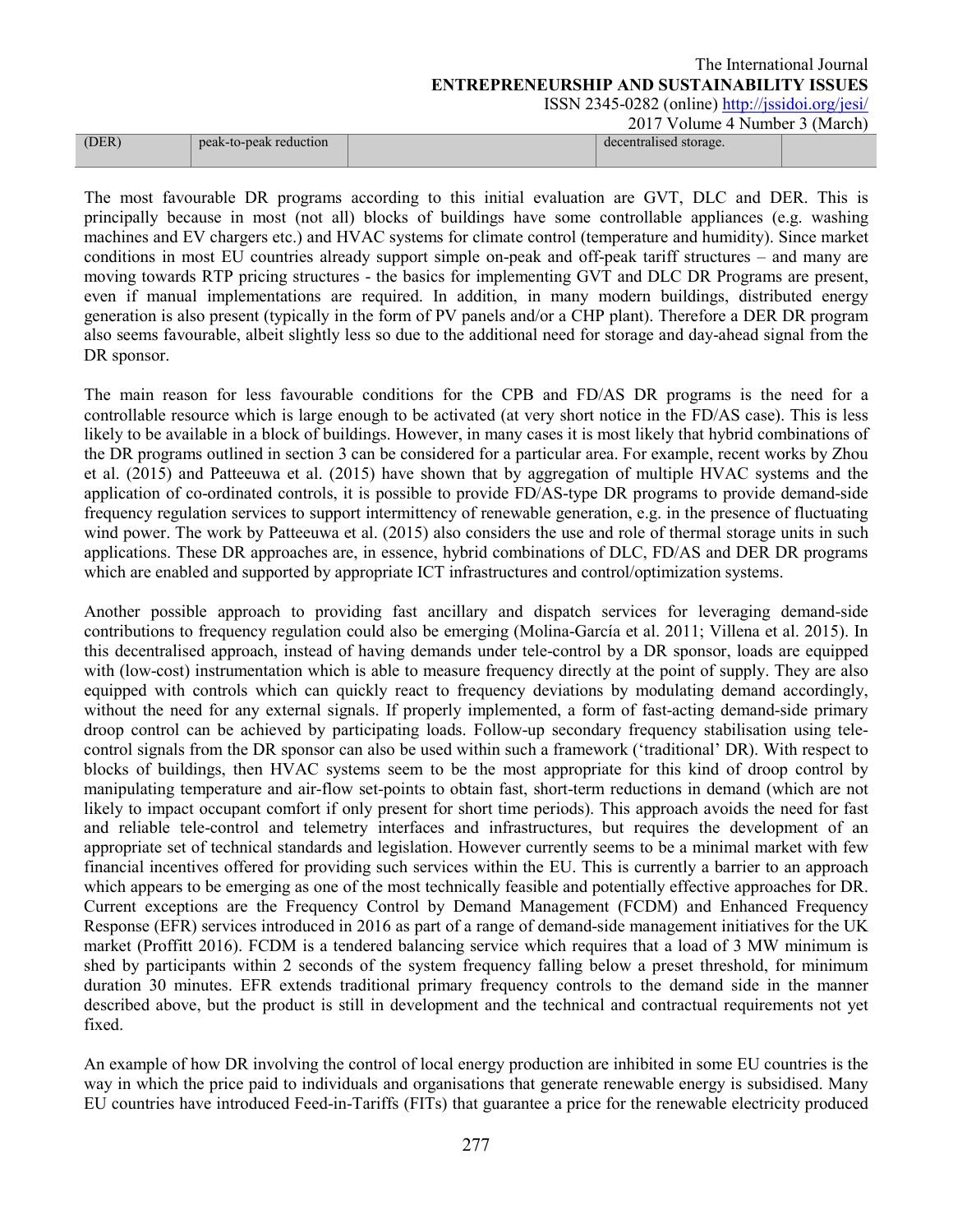## The International Journal **ENTREPRENEURSHIP AND SUSTAINABILITY ISSUES**

ISSN 2345-0282 (online)<http://jssidoi.org/jesi/>

2017 Volume 4 Number 3 (March)

by distributed energy resources. Two types of tariff schemes are commonly applied: fixed-price FITs (FFITs) which guarantee a fixed price for every unit of produced electricity and premium based FITs (PFITs) which pay a premium on top of the variable market price (Crosbie 2016). *"FFITs do not provide any incentive to produce electricity when marginal production costs are high. Also, costs for balancing intermittent electricity production may be significantly lower with PFITs. Therefore, PFITs provide an incentive to match renewable power output better with marginal production costs in the system*" (Schmidt, 2013). So, for example, in France while recent changes to regulations make self-consumption possible the currently very generous FFITs make this financially unrewarding.

It would seem that within a block of buildings scenario featuring large enough quantities of schedulable devices and controllable loads - along with DER/storage units (e.g. CHP with batteries / hot water tank) - modern optimization and control techniques such as those described by Ogwumike et al. (2016), Short et al. (2016), Patteeuwa et al. (2015) and Zhou et al. (2015) – including others - allow for potentially large opportunities for DR in blocks of buildings. A key enabling factor, however, will be the selection and deployment of an appropriate AMI/DR ICT framework to assist with coordinated actions between buildings and blocks of buildings, and the selection and deployment of appropriate local controls and optimisers.

In the case of DER DR it must be highlighted that there are three key barriers to consider when thinking about the potential for the deployment of DER DR in blocks of buildings in some EU countries. Firstly renewable energy self-consumption and decentralised storage are not allowed in all EU countries (European Commission 2016b). Secondly complex and burdensome administrative and authorisation procedures still represent an important barrier for the competiveness of small-scale self-consumption projects in blocks of buildings where renewable energy self-consumption and decentralized storage are allowed (European Commission 2016b). Thirdly on-line information platforms and applications are so far used in only a few Member States (e.g. Portugal, Hungary, Italy and Sweden) (European Commission 2016b). Thus while several EU countries have introduced facilitated notification procedures for small renewable energy installations such as roof-top PV installations, additional national action is required (European Commission 2016a).

When considering the potential for DR in blocks of buildings the rise of the independent aggregator within European electricity markets is also crucial. As demand response in blocks of buildings will be difficult to capitalise on in those EU countries whose regulatory frameworks discourage or ban their growth. This is especially in the case of Explicit DR programs in which consumers receive direct payments to change their consumption (or generation) patterns upon request, such as what we have called CPD, DLC and FD/AS. This is because most blocks of buildings do not have the level of generation / demand reduction/ storage capacity to engage in many of the current DR products. Consumers, if they are to be engaged in DR need a clearly defined offer, which is clearly beneficial and simple to use. As such they "*require a party with expertise in selling and providing this offer through aggregation. Aggregation service providers (who may or may not be electricity suppliers) are therefore central players in creating vibrant demand-side participation and Explicit Demand Response*" (SEDEC 2015).

In 2015 an analysis<sup>[3](#page-7-0)</sup> of sixteen of the EU's member states found six EU member states have commercially active explicit demand response markets; while a further four states had partial opening of demand response markets and two were found to have no current opening of the market for explicit demand response (SEDEC 2015). However, there are considerable barriers in many countries to be overcome before there is an EU market for a solution to enable explicit demand response in blocks of buildings. One of the key barriers being that in most EU countries consumers cannot choose a separate service provider for providing demand response. "*They are* 

 $\overline{a}$ 

<span id="page-7-0"></span><sup>&</sup>lt;sup>3</sup> This analysis graded markets according to the four main criteria: 1) Enabling consumer participation and aggregation 2) Appropriate programme requirements 3) Fair and standardised measurement and verification requirements and 4) Equitable payment and risk structures.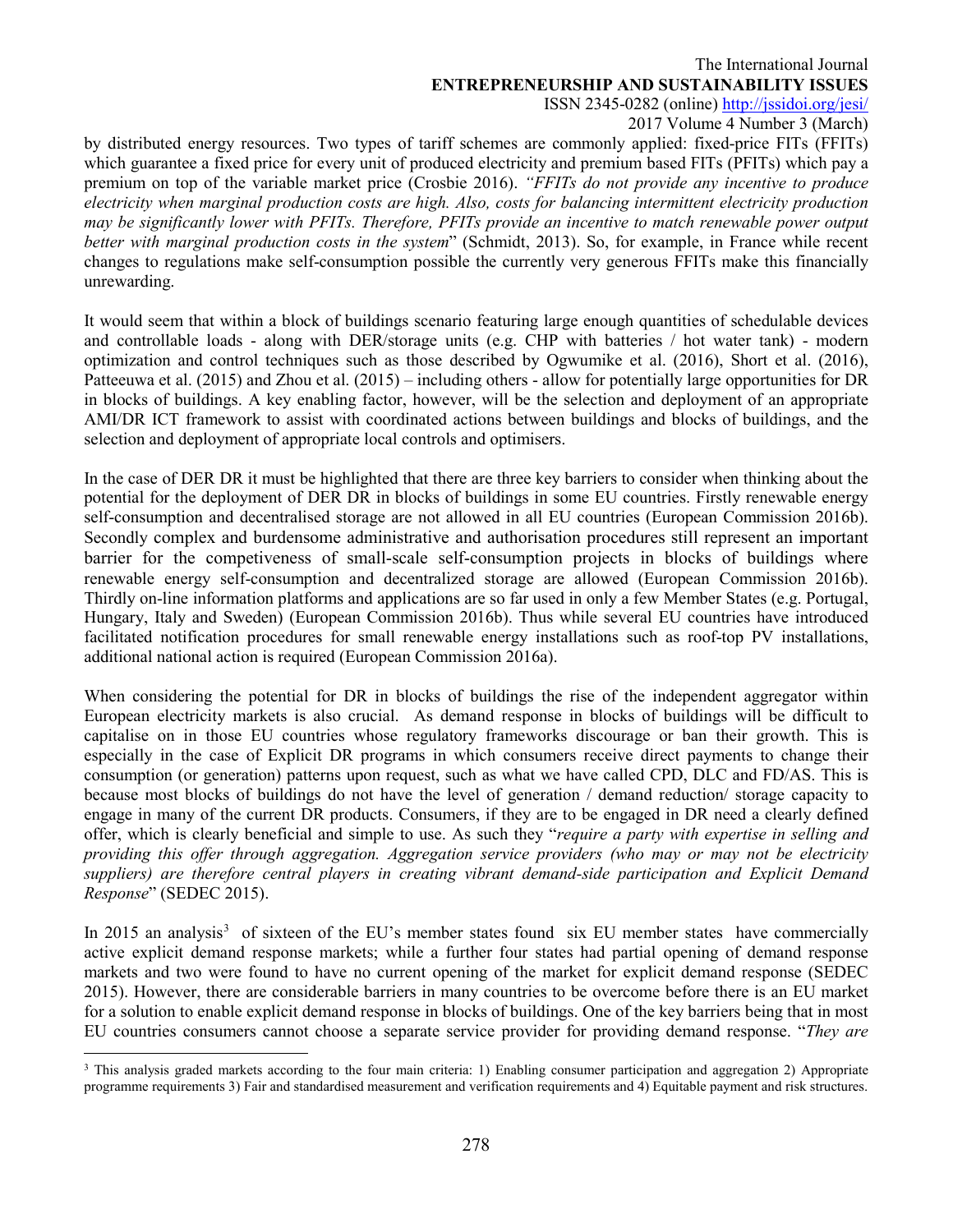2017 Volume 4 Number 3 (March)

*restricted to their supplier, or at least need their supplier's permission before working with a third party aggregator. Often the supplier is in direct competition with the aggregator, or may have other reasons to hamper the uptake of Demand Response, and thus has an incentive to block the aggregator from doing business with the consumer*" (SEDEC 2015).

The pilot sites in the DRBOB project are situated in France, Italy, the UK and Romania. Of these the markets in France and the UK have commercially active explicit demand response markets, while in the pilot site countries all except Romina have current variable energy tariffs. The findings presented suggest that in the first instance the demonstrations in the DRBOB project should seek to illustrate the potential of existing capacity bidding (across all sites), variable tariffs (UK, France, Italy) and direct load control programs (UK, France) to underpin demand response in blocks of buildings. However, it is also noted that energy tariffs which offer real incentives for demand response and DLC products are not available in all EU countries and these markets will need further development. For demonstration of decentralised fast ancillary and dispatch services, the UK market seems to be most appropriate with some early DR products currently available and others in latter planning stages.

In summary the UK market, at present, offers the largest scope for DR demonstrations at the block of buildings level due to its recent initiatives on the demand side in general. The outputs of the DR-BOB project will therefore include an assessment of potential socio-technical (Grünewald, et al. 2012) and techno-economic (Crosbie et al 2016) barriers to DR deployment in blocks of buildings, to guide less mature market development using the UK market (and its emerging operational and contractual specifications) as a reference point. Following energy studies informed by the social sciences (Crosbie 2006, Crosbie and Baker 2009, Stephenson et al 2010, Grünewald, et al. 2012) the approach adopted will involve in-depth interviews with stakeholders (including facilities managers, building owners and building occupants) to explore the various perspectives, motivations and vested interests which are at play when seeking to implement demand response in blocks of buildings.

## **Conclusion**

The different types of DR programmes discussed all have potential for DR in blocks of buildings. However given the different technical market and regulatory contexts in different EU countries some will be deployed with greater ease in some countries than others. To address the uneven development of the technical, market and regulatory requirements for realising DR services in blocks of buildings the DR-BOB project will seek to identify how mechanisms for DR response from more mature markets could be implemented in EU countries with less mature markets for DR (Crosbie at al. 2016). The results will provide feedback to the market participants with recommendations on how that country could adopt new mechanisms and what value there is in doing so for the different actors involved in the value chain required to bring DR in blocks of buildings to market (Crosbie et al 2016).

### *Acknowledgements*

*The work presented was carried out as part of the DR BOB project (01/03/16 - 28/02/19) which is co-funded by the EU's Horizon 2020 framework programme for research and innovation under grant agreement No 696114. The authors wish to acknowledge the European Commission for their support, the efforts of the project partners, and the contributions of all those involved in DR-BOB*.

*The article reflects the views only of the authors, and the Commission cannot be held responsible for any use which may be made of the information contained therein. The information in this document is provided as is and no guarantee or warranty is given that the information is fit for any particular purpose. The user thereof uses the information at its sole risk and liability*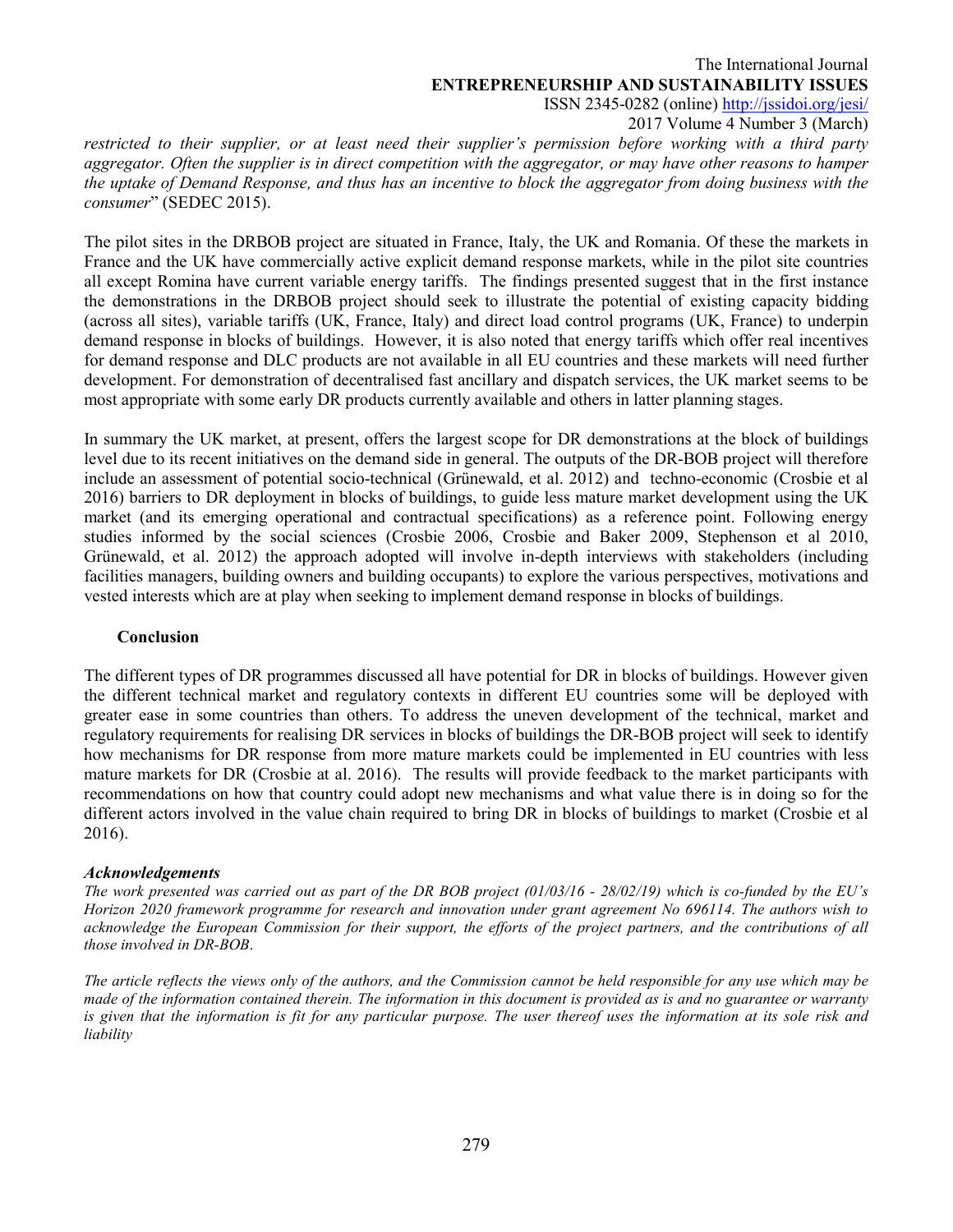

#### **References**

Ala-Juusela, M., Crosbie, T., and Hukkalainen, M., (2016) Defining and Operationalising the Concept of an Energy Positive Neighbourhood" *Energy Conversion & Management*. 125:133-140*.* <http://dx.doi.org/10.1016/j.rser.2010.07.067>

Bergaentzlé, C., Clastres, C. and Khalfallah, H. (2014) Demand-side management and European environmental and energy goals: An optimal complementary approach. *Energy Policy*, 67, 858–869[. http://dx.doi.org/10.1016/j.enpol.2013.12.008](http://dx.doi.org/10.1016/j.enpol.2013.12.008)

Capgemini (2008) *Demand Response: a decisive breakthrough for Europe.* Available at: [https://www.capgemini.com/resource-file](https://www.capgemini.com/resource-file-access/resource/pdf/Demand_Response__a_decisive_breakthrough_for_Europe.pdf)access/resource/pdf/Demand\_Response\_a\_decisive\_breakthrough\_for\_Europe.pdf

Crosbie, T. (2006) 'Household energy studies: the gap between theory and method', *Energy and Environment*, 17(5)735-753. <http://journals.sagepub.com/doi/abs/10.1260/0958-305X.17.5.735>

Crosbie, T. and Baker, K. (2009) Energy Efficiency Interventions: Learning from the inhabitants *Building Research & Information* 38 (1): 70 - 79. [. http://dx.doi.org/1016/j.enpol.2013.12.008](http://dx.doi.org/1016/j.enpol.2013.12.008)

Crosbie, T., Dawood, M., Short, M., Brassier, P., Dorcome, R., Huovila and A., and Ala-Juusela M., (2015) *Generalised business models. Deliverable 2.3 of IDEAS project*:<http://dx.doi.org/10.13140/RG.2.1.1900.2960>

Crosbie, T., Vukovic, V., Short, M., Dawood, N., Charlesworth, R. & Brodrick, P. (2016) "Future demand response services for blocks of buildings". *Proceedings of the 1st AIC Conference on 1st EAI International Conference on Smart Grid Inspired Future Technologies*, Liverpool, Great Britain, May, 19–20. http://dx.doi.org[/10.1007/978-3-319-47729-9](http://dx.doi.org/10.1007/978-3-319-47729-9) [http://link.springer.com/book/10.1007%2F978-3-319-](http://link.springer.com/book/10.1007%2F978-3-319-47729-9) [47729-9](http://link.springer.com/book/10.1007%2F978-3-319-47729-9)

Eurelectric (2013). Power distribution in Europe: facts and figures. Union of the Electricity Industry –EURELECTRIC aisbl, Belgium. Available at: [http://www.eurelectric.org/media/113155/dso\\_report-web\\_final-2013-030-0764-01](http://www.eurelectric.org/media/113155/dso_report-web_final-2013-030-0764-01-e.pdfhttp:/www.eurelectric.org/media/113155/dso_report-web_final-2013-030-0764-01-e.pdf) [e.pdfhttp://www.eurelectric.org/media/113155/dso\\_report-web\\_final-2013-030-0764-01-e.pdf](http://www.eurelectric.org/media/113155/dso_report-web_final-2013-030-0764-01-e.pdfhttp:/www.eurelectric.org/media/113155/dso_report-web_final-2013-030-0764-01-e.pdf)

European Commission (2014) *Transport Statistical pocketbook 2014.* <http://dx.doi.org/10.2832/63317>

European Commission (2015) *EU climate and energy package.* Available at: [http://ec.europa.eu/clima/policies/package/index\\_en.htm](http://ec.europa.eu/clima/policies/package/index_en.htm)

European Commission (2016a) 2030 *Climate & Energy Framework*: Available at[: http://ec.europa.eu/clima/policies/strategies/2030\\_en](http://ec.europa.eu/clima/policies/strategies/2030_en)

European Commission (2016b) *Best practices on Renewable Energy Self-consumption*. Available at: [http://ec.europa.eu/energy/sites/ener/files/documents/1\\_EN\\_autre\\_document\\_travail\\_service\\_part1\\_v6.pdf](http://ec.europa.eu/energy/sites/ener/files/documents/1_EN_autre_document_travail_service_part1_v6.pdf)

Grünewald, P.H., Cockerill, T., Contestabile, M., and Pearson P.J.G. (2012) The socio-technical transition of distributed electricity storage into future networks—System value and stakeholder views, Special Issue: Past and Prospective Energy Transitions - Insights from History*, Energy Policy,* November 2012, p.p. 449–457. <http://dx.doi.org/10.1016/j.enpol.2012.07.041>

Molina-García, A., Bouffard, F. and Kirschen, D.S. (2011) Decentralized Demand-Side Contribution to Primary Frequency Control, *IEEE Transaction on Power Systems*, Vol. 26, No. 1, pp. 411-419[. http://dx.doi.org/10.1109/TPWRS.2010.2048223](http://dx.doi.org/10.1109/TPWRS.2010.2048223)

Ogwumike, C., Short, M. and Abugchem, F. (2016) Heuristic Optimization of Consumer Electricity Costs using a Generic Cost Model, *Energies*, ISSN: 1996-1073, Vol. 9, No. 6. http://dx.doi.org[/10.3390/en9010006](http://dx.doi.org/10.3390/en9010006)

OpenADR Alliance (2016) *OpenADR 2.0 Demand Response Program Implementation* Guide (Version 1.0), Document Number: 20140701, April 2016.

Patteeuwa, D., Bruninxa, K., Arteconic, A., Delaruea, E., D'haeseleera, W. and Helsena, H. (2015) Integrated modeling of active demand response with electric heating systems coupled to thermal energy storage systems. *Applied Energy*, 151, 306–319. <http://dx.doi.org/10.1016/j.apenergy.2015.04.014>

Proffitt, E. (2016) *Profiting from Demand Side Response*. The Major Energy Users' Council in association with National Grid: Technical Publication, U.K., 2016.

Stephenson J, Barton B, Carrington G, Gnoth D, Lawson R, Thorsnes P. (2010) Energy cultures: a framework for understanding energy behaviours. *Energy policy*. 38 (10):6120–9. <http://dx.doi.org/10.1016/j.enpol.2010.05.069>